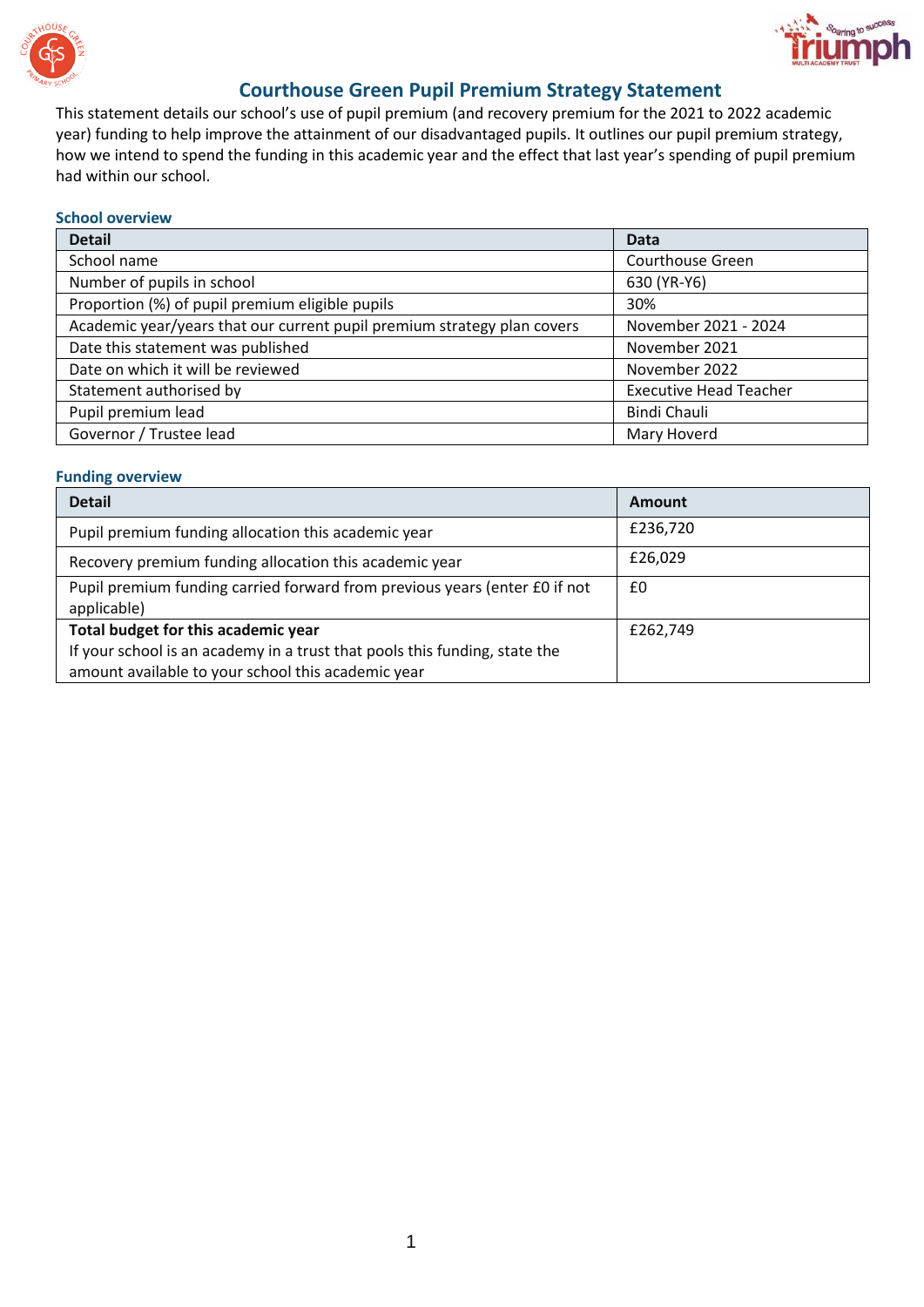## **Part A: Pupil premium strategy plan - Statement of intent**

Significant proportion of pupils do not arrive at school ready to learn due to previous adverse childhood experiences and lower levels of language which results in them lacking confidence, self esteem and often an inability to self regulate their learning. We believe that this can be best addressed through highly effective home school relations to improve home learning environments and practices, transition plans and consistently high quality teaching and learning across all years groups in order to close the social, emotional and academic attainment gap.

Where you start in life shouldn't determine your future. It is Triumph Trust's belief that education should ensure that each generation does better than their parents. Triumph Trust aims to ensure that every child's potential, skills, talents and choices determine what they achieve not their background or the place in which they grew up. Through our rich curriculum we provide our children with the opportunity to explore, collaborate, and talk to others and practice our core values in an environment which is safe, supportive, encouraging whilst also challenges their thinking.

Through the use of additional funding we aim to ensure that all DP leave us:

- 1. Achieving in line with age expected peers in reading, writing and maths.
- 2. Confident communicators with skills and values which ensure they can access the full curriculum, and are ambitious and hopeful for their future.
- 3. Resilient, independent learners who understand how to keep themselves safe and physically and mentally healthy.

| <b>Challenge</b><br>number | <b>Detail of challenge</b>                                                                                                                                                                                                                                                                                                                                                                                                                                                                                                                                                                                       |
|----------------------------|------------------------------------------------------------------------------------------------------------------------------------------------------------------------------------------------------------------------------------------------------------------------------------------------------------------------------------------------------------------------------------------------------------------------------------------------------------------------------------------------------------------------------------------------------------------------------------------------------------------|
| 1                          | At least 40% of our pupils have experienced trauma in their lives due to adverse childhood<br>experiences (e.g. poverty, crime, breakdown of family structure, bereavement, parents dependent<br>on alcohol or drugs, poor parental mental health) as a result our DP attain less well than their<br>peers. We want them to make accelerated progress through high quality teaching and intervention<br>(peer tutoring, tuition, high quality feedback) so that learners are confident to take on<br>responsibility for evaluating their own learning and respond to teachers' feedback to strive to<br>improve. |
| $\overline{2}$             | Low levels of language acquisition on entry to school (54% arrive at school with language levels<br>below typical, 62% below in self regulation,100% below in number and writing and 88% below in<br>reading skills).                                                                                                                                                                                                                                                                                                                                                                                            |
| 3                          | Significant proportion of children do not choose to read at home which impacts on their vocabulary<br>range, their comprehension of texts and the development of their cultural capital. Pupil's low<br>development of oral language is directly linked to limited exposure to literature.                                                                                                                                                                                                                                                                                                                       |
| 4                          | Those pupils who are persistently absent are PP pupils and their lower than typical attendance and<br>punctuality impacts on their attainment, reducing their hours spent in school causing them to fall<br>behind on their peers, resulting in a lack of aspiration and creating a sense of hopelessness                                                                                                                                                                                                                                                                                                        |
| 5                          | For a large% of PP pupils, parental engagement with school is limited due to parents perception of<br>school and its purpose, this has been acerbated by the pandemic (e.g attendance at Parents'<br>Evening, attending workshops, ensuring that their child attend an after school intervention / club or<br>hearing their children read at home). This has a detrimental effect on their academic progress to<br>that of their peers. (Particularly middle and higher attaining children.)                                                                                                                     |

#### **Challenges**

#### **Intended outcomes**

This explains the outcomes we are aiming for **by the end of our current strategy plan**, and how we will measure whether they have been achieved.

| <b>Intended outcome</b>                             | Success criteria                                            |
|-----------------------------------------------------|-------------------------------------------------------------|
| All DP children will make accelerated progress      | $\vdash$ DP make accelerated progress and gap in attainment |
| resulting in the % of children achieving ARE across | between DP and non DP closes.                               |
| school being in line with their non-DP peers in     | $-70%$ + of DP at AE standard July 22                       |
| Reading, Writing and Maths.                         | - Year group and class teachers meet termly targets for     |
|                                                     | DP progress and attainment.                                 |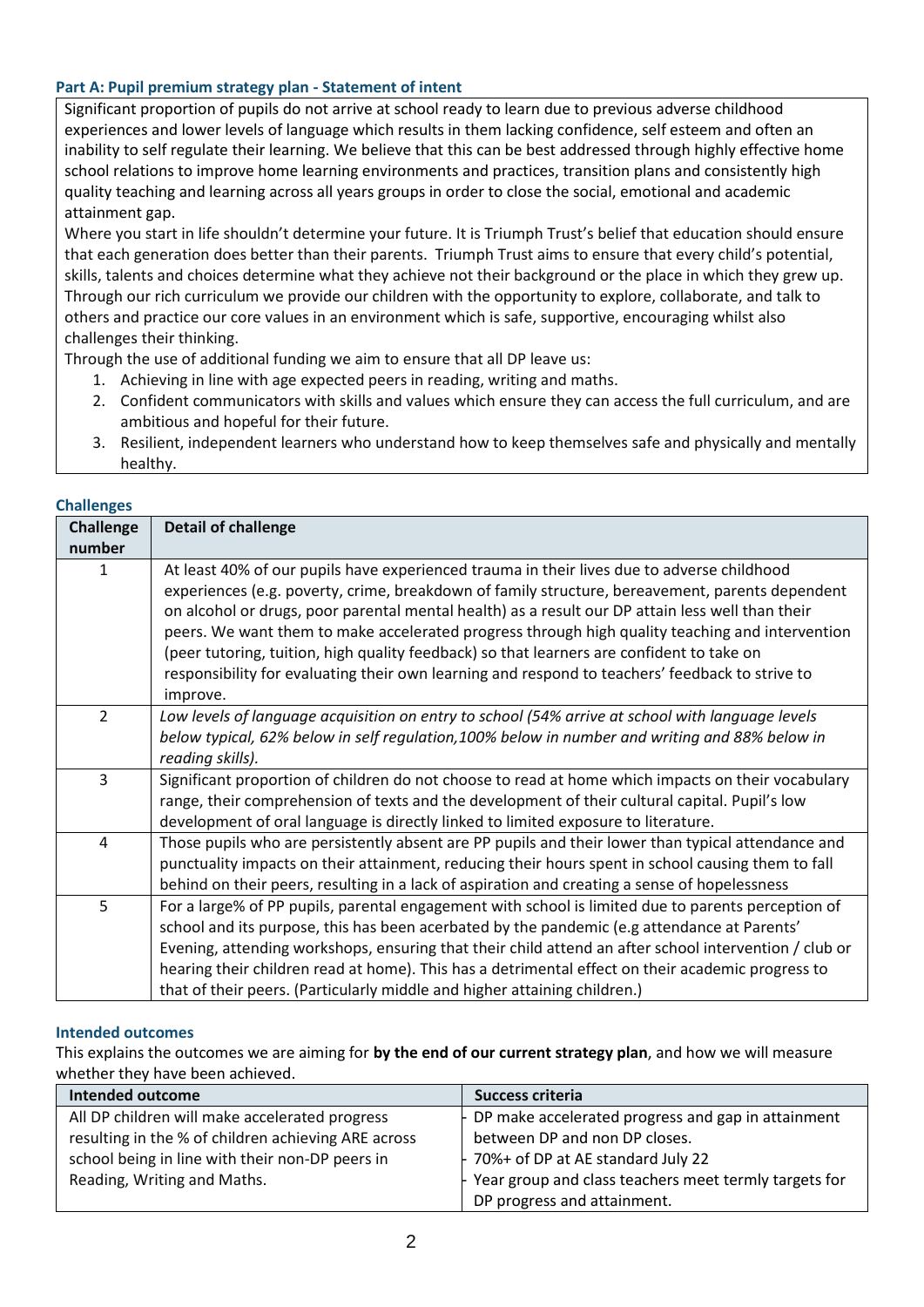| DP children will achieve in line with their peers in<br>reading.                                                                        | DP children read regularly at both home and school<br>and develop a love of reading (at least 3 x week)<br>Reading outcomes for all and DP are in line with<br>national.                                                                                                                                                                                                 |
|-----------------------------------------------------------------------------------------------------------------------------------------|--------------------------------------------------------------------------------------------------------------------------------------------------------------------------------------------------------------------------------------------------------------------------------------------------------------------------------------------------------------------------|
| DP children have attendance in line with peers.                                                                                         | Attendance of DP pupils is 96%<br>Parents ensure children attend school on time and<br>have good attendance (96%+)                                                                                                                                                                                                                                                       |
| Full engagement of DP parents/carers at school events<br>such as parents evening, reading/maths mornings and<br>SATS meetings increase. | 95% DP parents attend 1:1 meet with staff<br>Thrive targets are met and specific targeted children's<br>SEMH is improved.<br>All children and families know strategies to support<br>well being.<br>All parents that are offered engage in family Thrive and<br>Thrive action plans.<br>Parents ensure children attend school on time and<br>have good attendance (96%+) |
| DP children have high aspirations for their future.                                                                                     | DP make accelerated progress.<br>DP parents attend 1:1 parents events and complete<br>homework                                                                                                                                                                                                                                                                           |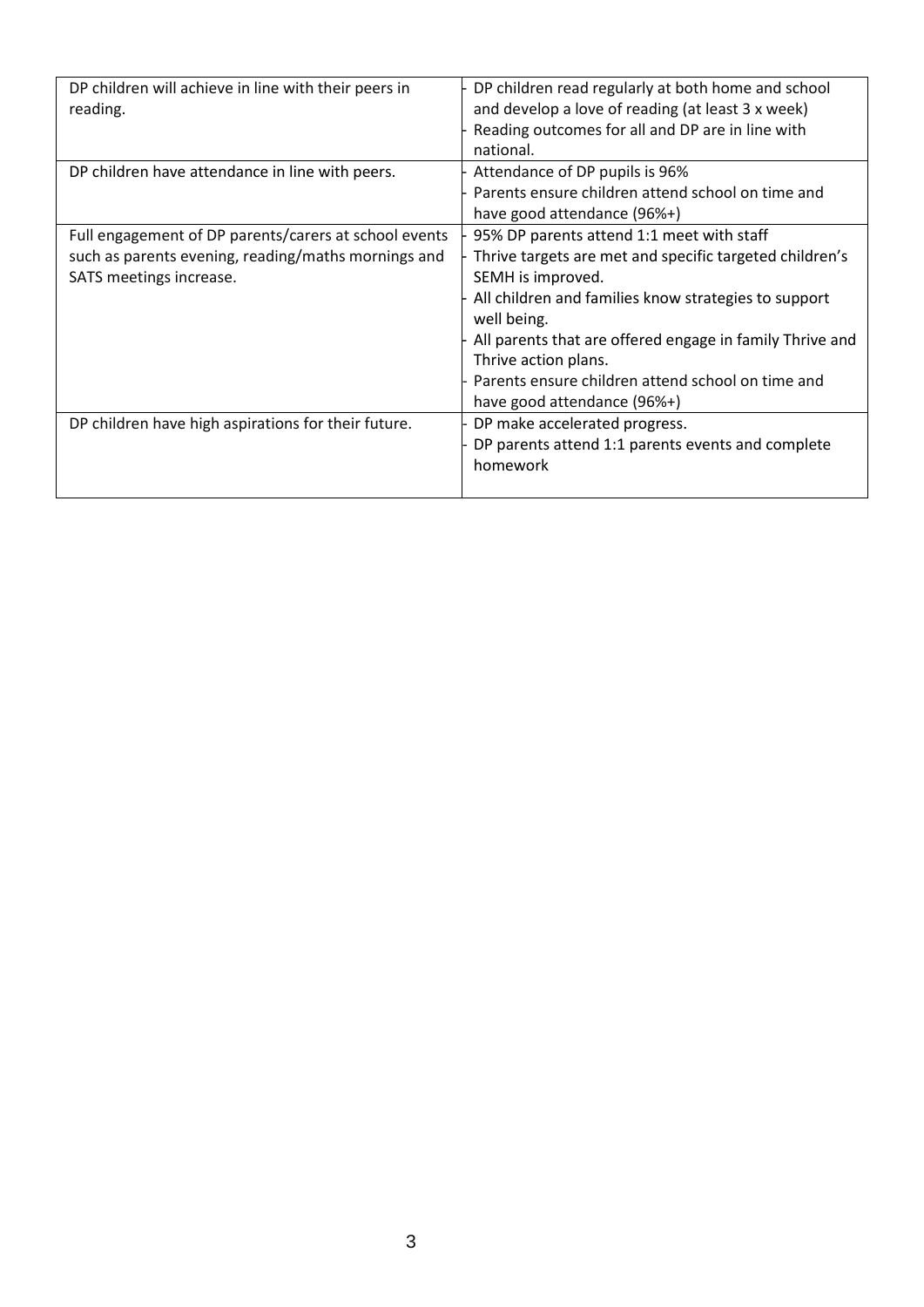## **Activity in this academic year**

This details how we intend to spend our pupil premium (and recovery premium funding) **this academic year** to address the challenges listed above.

## **Teaching (for example, CPD, recruitment and retention)**

Budgeted cost: *£60,000*

| <b>Activity</b>              | Evidence that supports this approach                                                         | Challenge number(s)<br>addressed |
|------------------------------|----------------------------------------------------------------------------------------------|----------------------------------|
| Feedback                     | Education Endowment Foundation confirms effective CPD in                                     | 1,3,5                            |
|                              | metacognition that transforms teachers practice has high<br>impact (+6mths progress) for DP. |                                  |
| Metacognition                | Education Endowment Foundation confirms effective CPD in                                     | 1,3,5                            |
|                              | metacognition that transforms teachers practice has high<br>impact (+7mths progress) for DP. |                                  |
| Intrinsic motivation         | Education Endowment Foundation confirms effective CPD in                                     | 2,3,4,5                          |
|                              | metacognition that transforms teachers practice has high<br>impact (+7mths progress) for DP. |                                  |
| <b>Early Years Education</b> | CPD to support practitioners to develop and improve the low                                  | 1, 2, 5                          |
| Development Trust            | levels of language of DP children with aged 2-4years of age                                  |                                  |
| CPD leadership               | Ensuring that raising attainment of DP is a whole school                                     | 1, 2, 3, 4, 5                    |
|                              | priority, all leaders are effective in their ability to drive                                |                                  |
|                              | improvement in order to impact on outcomes.                                                  |                                  |
| <b>ECT CPD</b>               | Ensuring that raising attainment of DP is a whole school                                     | 1,2                              |
|                              | priority, all ECT are effective in their ability to ensure all DP                            |                                  |
|                              | make strong progress, in order to impact on outcomes.                                        |                                  |
| Reading                      | Education Endowment Foundation confirms effective CPD in                                     | 1, 2, 3, 4                       |
| comprehension and            | the teaching of and development of reading strategies that                                   |                                  |
| assessment strategies        | transforms teachers practice has high impact (+6mths                                         |                                  |
|                              | progress) for DP.                                                                            |                                  |

## **Targeted academic support (for example, tutoring, one-to-one support structured interventions)**  Budgeted cost: £154,890

| <b>Activity</b>                                 | Evidence that supports this approach       | Challenge number(s)<br>addressed |
|-------------------------------------------------|--------------------------------------------|----------------------------------|
| Lightening Squad 1:3 reading intervention       | <b>Education Endowment Foundation, DfE</b> | 1, 2, 3, 5                       |
| (daily x 6weeks) £2,490                         | confirms that reading comprehension        |                                  |
|                                                 | strategies has high impact (+6mths         |                                  |
|                                                 | progress) for DP.                          |                                  |
| Early Reading skills (1:1 daily lowest 20%      | <b>Education Endowment Foundation, DfE</b> | 1, 2, 3, 5                       |
| and target children, additional phonics in      | confirms that phonics intervention has     |                                  |
| timetable) £35,000                              | high impact (+5mths progress) for DP.      |                                  |
| Maths fluency (1:1 tutorial 2xweekly 1hour)     | <b>Education Endowment Foundation, DfE</b> | 1,4                              |
| £3,400                                          | confirms that reading comprehension        |                                  |
|                                                 | strategies has high impact (+6mths         |                                  |
|                                                 | progress) for DP.                          |                                  |
| Early literacy skills - NELI (1:3 daily) £9,000 | <b>Education Endowment Foundation, DfE</b> | 1,2,3,4,5                        |
|                                                 | confirms that oral language                |                                  |
|                                                 | interventions has high impact (+6mths)     |                                  |
|                                                 | progress) for DP.                          |                                  |
| Mastering number (whole class                   | <b>Education Endowment Foundation, DfE</b> | 1,4                              |
| intervention on fluency)                        | confirms that mastery learning has high    |                                  |
|                                                 | impact (+5mths progress) for DP.           |                                  |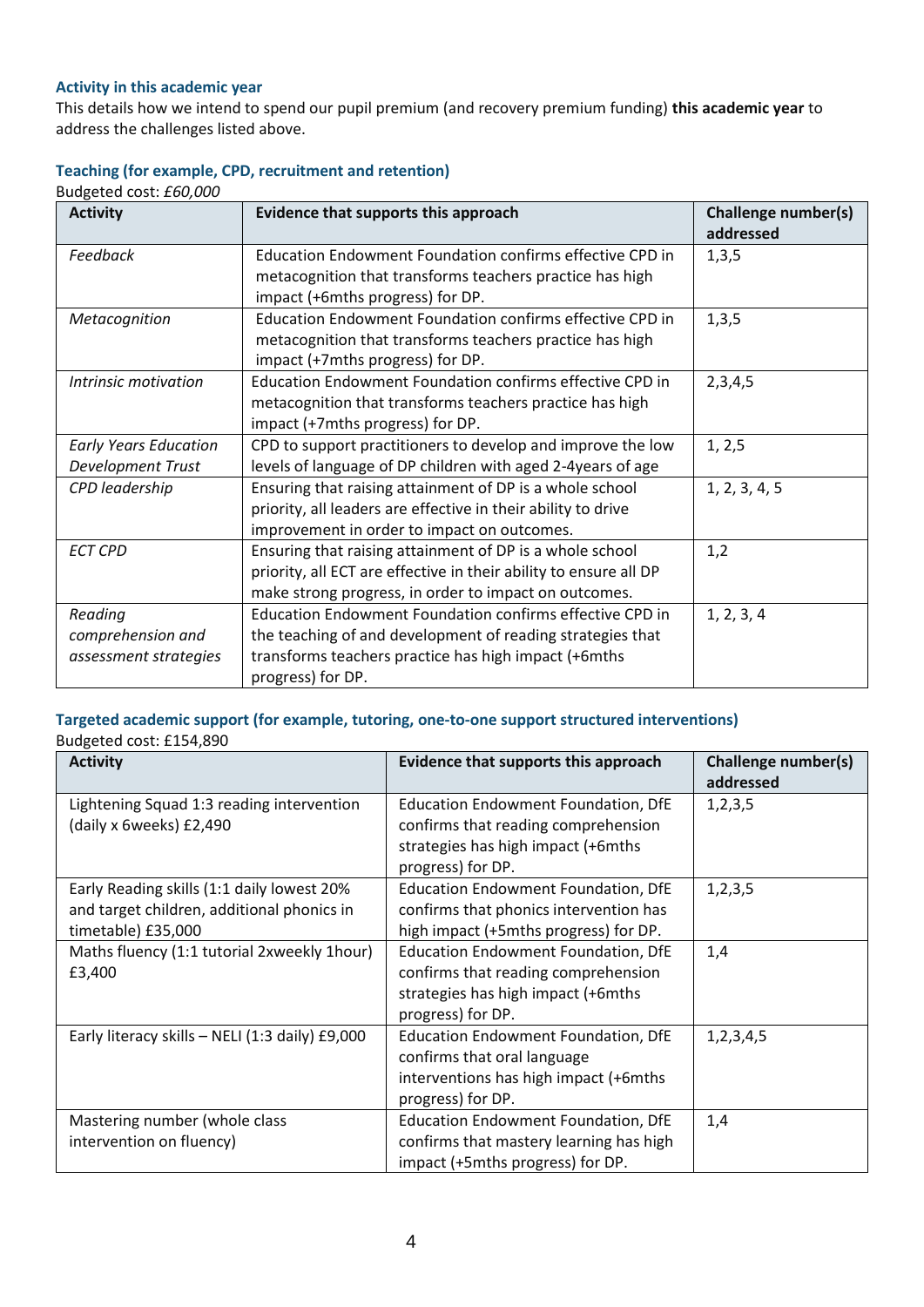| Speech therapy intervention (1:1) £10,000                                         | <b>Education Endowment Foundation, DfE</b><br>confirms that oral intervention has high<br>impact (+6mths progress) for DP.                   | $\overline{2}$ |
|-----------------------------------------------------------------------------------|----------------------------------------------------------------------------------------------------------------------------------------------|----------------|
| Low Attainment intervention (daily 1:10)<br>£25,000                               | <b>Education Endowment Foundation, DfE</b><br>confirms that reading comprehension<br>strategies has high impact (+6mths<br>progress) for DP. | 1, 2, 3, 4, 5  |
| Peer tutoring through feedback and<br>success criteria £0                         | Education Endowment Foundation, DfE<br>confirms this has high impact (+5mths)<br>progress) for DP.                                           | 4,5            |
| Teaching assistant intervention number<br>and reading fluency (1:5 x 5pm) £70,000 | Education Endowment Foundation, DfE<br>confirms this has high impact (+4mths)<br>progress) for DP.                                           | 1, 2, 3, 4, 5  |

# **Wider strategies (for example, related to attendance, behaviour, wellbeing)**

| Budgeted cost: £48,000                                                                                                    |                                                                                                                                                              |                                  |  |
|---------------------------------------------------------------------------------------------------------------------------|--------------------------------------------------------------------------------------------------------------------------------------------------------------|----------------------------------|--|
| <b>Activity</b>                                                                                                           | Evidence that supports this approach                                                                                                                         | Challenge number(s)<br>addressed |  |
| Family Thrive (6 x 2hrs)<br>support with families to<br>promote effective social and<br>emotional mental health<br>£3,000 | <b>Education Endowment Foundation, DfE</b><br>confirms parental engagement and social and<br>emotional learning has high impact (+4mths<br>progress) for DP. | 1,5                              |  |
| <b>Blossom (Intensive Thrive)</b><br>£45,000                                                                              | <b>Education Endowment Foundation, DfE</b><br>confirms social and emotional learning has high<br>impact (+4mths progress) for DP.                            | 1,5                              |  |
| Young carers                                                                                                              | <b>Education Endowment Foundation, DfE</b><br>confirms parental engagement and social and<br>emotional learning has high impact (+4mths<br>progress) for DP. | 1,5                              |  |
| Direct work (1xweek) with<br>learning mentor                                                                              | <b>Education Endowment Foundation, DfE</b><br>confirms parental engagement and social and<br>emotional learning has high impact (+4mths<br>progress) for DP. | 1,5                              |  |

**Total budgeted cost: £262,890**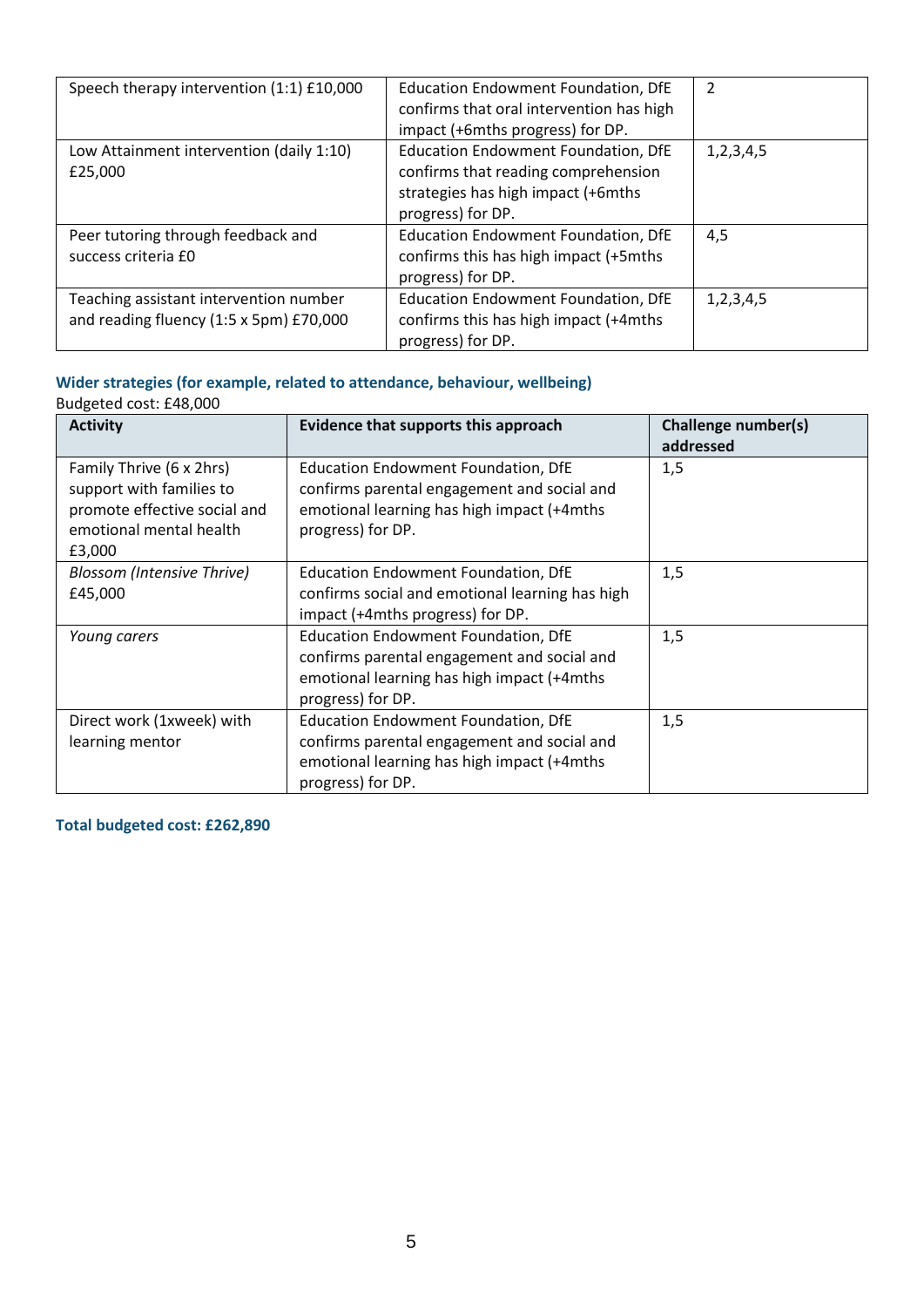## **Part B: Review of outcomes in the previous academic year Pupil premium strategy outcomes**

This details the impact that our pupil premium activity had on pupils in the 2020 to 2021 academic year.

*Due to COVID-19, performance measures have not been published for 2020 to 2021, and 2020 to 2021 results will not be used to hold schools to account.*

*This strategy, despite the pandemic, had good impact. We ensured DP engagement, resources directed to support DP access, additional school support to promote home learning challenge. Good engagement and accelerated progress during the autumn term 2020-21 and following the lockdown in the summer term 2020-21 ensured that the gap between all pupils and DP did narrow but this now needs to be accelerated further to ensure that they leave primary school with outcomes in line with all non DP.*

|   |   | Desired outcomes – measured by                                                                                                                                                                                               | <b>Outcome and impact</b>                                                                                                                                                                                                                     |
|---|---|------------------------------------------------------------------------------------------------------------------------------------------------------------------------------------------------------------------------------|-----------------------------------------------------------------------------------------------------------------------------------------------------------------------------------------------------------------------------------------------|
| A |   | Improved parental engagement in all events<br>across school. A reduction in behaviour<br>incidents and FTE for DP students. Through<br>curriculum provision create learners who are<br>confident, resilient and independent. | Ofsted 2020 - 2021 stated our curriculum ensured pupils<br>made accelerated progress.<br>2019 -20 end of year attendance in line with national (all<br>pupils and DP)<br>Reduction in FTE (only 1 FTE in 2020 - 21)                           |
|   | B | DP children will make accelerated progress in<br>order to achieve in line with their non-DP peers<br>across the curriculum.                                                                                                  | All DP children made good progress in Reading, Writing<br>and Maths across school however, the pandemic has<br>disproportionally affected DP, the gap needs to close<br>further between all pupils and DP pupils.                             |
| C |   | DP children will read consistently at home, have<br>access to high quality interventions and, as a<br>result, achieve in line with their peers.                                                                              | Y2 phonics showed DP closing the attainment gap with All<br>pupils. Stability in results which means that DP are below<br>all pupils in reading and writing. As a result, fluency in<br>reading and maths will be embedded across the school. |
|   | D | DP children have attendance in line with peers<br>and have rich extra-curricular opportunities<br>thus improving future aspirations.                                                                                         | Some improvement in PAs (in line with national)<br>attendance. Continued focus on reducing PAs across<br>school.                                                                                                                              |

#### **Externally provided programmes**

| Programme                                                                                 | Provider                    |
|-------------------------------------------------------------------------------------------|-----------------------------|
| Lightening Squad 1:3 reading intervention (daily x 6weeks)                                | <b>Fisher Family Trust</b>  |
| Early Reading skills (1:1 daily 20% and target children, additional phonics in timetable) | RWInc                       |
| Maths fluency (1:1 tutorial 2xweekly 1hour)                                               | 3 <sup>rd</sup> Space Maths |
| Early literacy skills                                                                     | <b>NELI</b>                 |
| Mastering number (whole class intervention on fluency)                                    | Maths Hub                   |
| Family Thrive (6 x 2hrs) support with families to promote effective social and            | <b>Thrive</b>               |
| emotional mental health                                                                   |                             |
| Direct work (1xweek) with learning mentor                                                 | Thrive                      |
| Speech therapy intervention (1:1)                                                         | SALT                        |